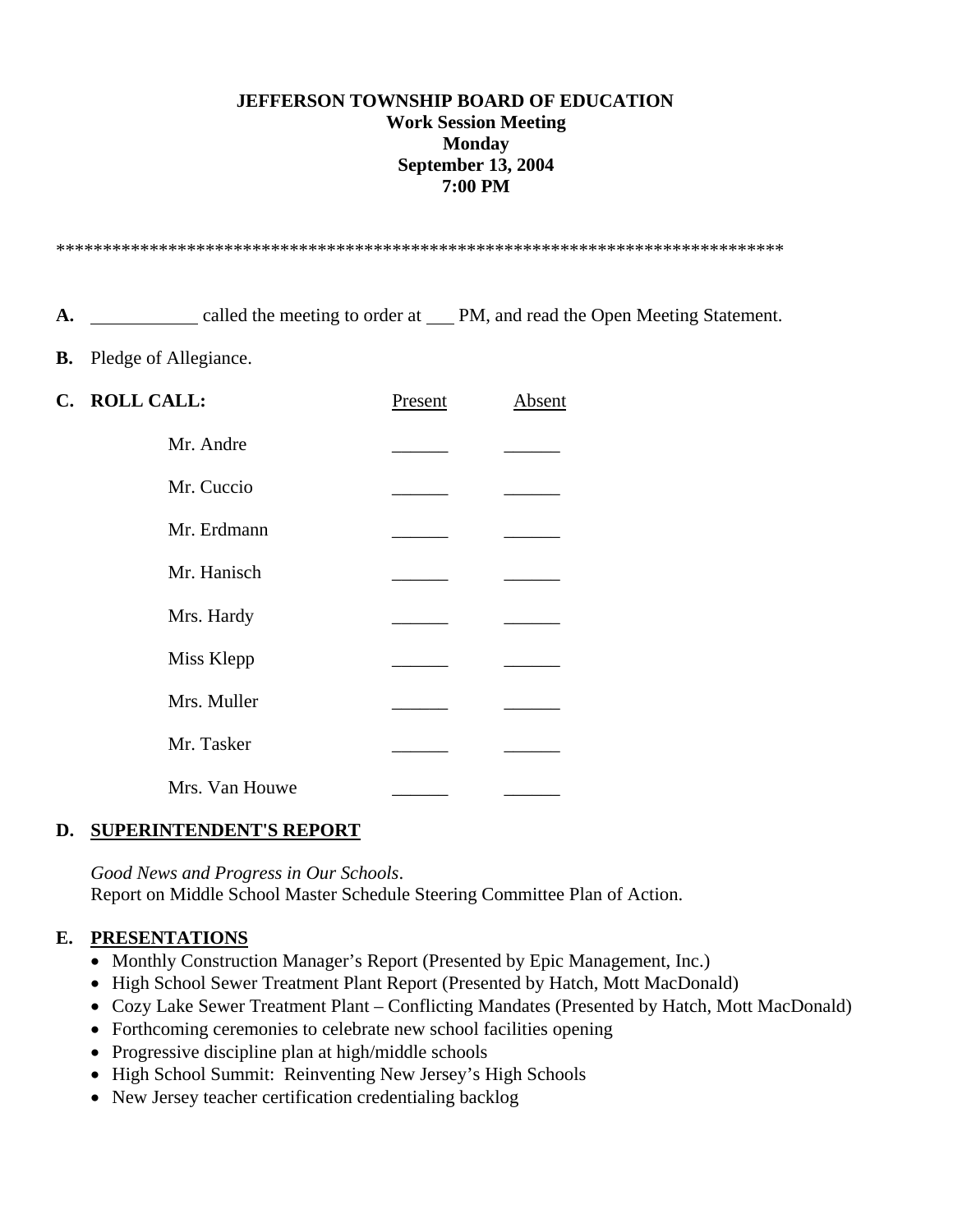## **F. MINUTES OF MEETINGS**

**F.1** Motion by seconded by  $\qquad$ , seconded by  $\qquad$ , that the minutes of the following meeting be approved as submitted:

 August 9, 2004 – Work/Regular Session Meeting August 16, 2004 – Special Meeting

## **G. FINANCE COMMITTEE**

Motion by \_\_\_\_\_\_\_\_\_\_, seconded by \_\_\_\_\_\_\_\_\_, to accept the recommendation of the Superintendent to approve and adopt motions G.1 through G.8, as described below:

- **G.1** Motion to approve the list of **requisitions** dated August 2004 in the amount of \$2,134,268.00.
- **G.2** Motion to approve the **bills list** dated August 2004 in the amount of \$4,182,706.77.
- **G.3** Motion to accept the **Treasurer and Secretary's Report** dated July 31, 2004.
- **G.4** Motion to approve the **transfers** dated July 2004.
- **G.5** Motion that the Board of Education approve the **certification** by the Board Secretary, pursuant to NJAC 6A:23-2.11(c)3, that as of July 31, 2004 no line item account has encumbrances and expenditures, which in total exceed the line item appropriation in violation of NJAC 6A:23-  $2.11(a)$ .
- **G.6** Motion to certify, in accordance with NJAC 6A:23-2.11(c)4, that as of July 31, 2004, after review of the Board Secretary's and Treasurer's **Monthly Financial Reports** and upon consultation with the appropriate district officials, to the best of our knowledge no major account or fund has been overexpended in violation of NJAC 6A:23-2.11(b), and that sufficient funds are available to meet the district's financial obligations for the remainder of the fiscal year.
- **G.7** Motion to **rescind** the approval authorizing the execution and delivery of a **lease purchase agreement** in the amount not to exceed \$1,356,195.00, with Morris County Improvement Authority, approved at the June 21, 2004 Board of Education Meeting.
- **G.8** Motion to approve, based on the recommendation of the Apris Group, Ltd., the following resolution authorizing the execution and delivery of a **lease purchase agreement** with J. P. Morgan Leasing, Inc. (bid breakdown sheet attached):

Resolution of the Jefferson Township Board of Education in the county of Morris determining to finance the acquisition of technology, buses  $\&$  miscellaneous equipment, and other acquisitions through the competitive bid, recommendation of award and execution of a lease purchase agreement, approving the form of certain agreements including a lease purchase agreement, authorizing certain officials of the board to execute such agreements and authorizing other actions necessary to accomplish the transaction.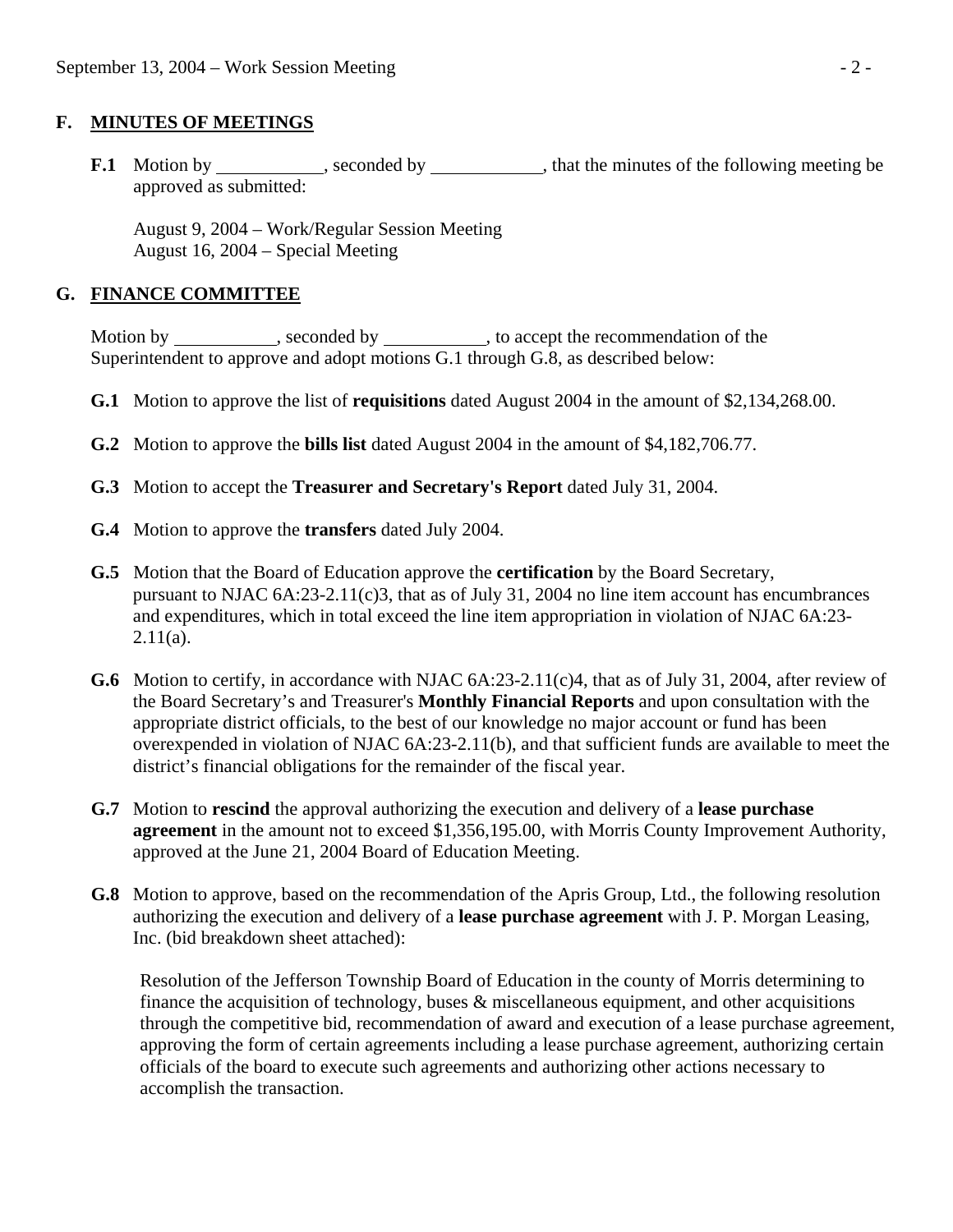# **G.8 continued:**

**WHEREAS**, The Jefferson Township Board of Education in the County of Morris, New Jersey (the "Board" when referring to the governing body, and the "School District" when referring to the legal entity and the territorial boundaries that are governed by the Board) has determined to lease purchase finance the acquisition of technology, buses & miscellaneous equipment, and other miscellaneous costs required to enter into a Lease Purchase Agreement ("Lease, Agreement") for an amount of approximately \$1,363,695.00 (collectively, the "Acquisition"); and

**WHEREAS,** The Board has selected The Apris Group, Ltd., to serve as financial advisor (the "Financial Advisor") to conduct a competitive bid (Bid) for the Lease Purchase to finance the cost of the Acquisition; and

**WHEREAS,** The Apris Group, Ltd., has conducted the Bid for the Lease Purchase on September 9, 2004 and has made a recommendation of award to the Board;

**WHEREAS,** The Board wishes to expedite the payment of the respective vendors of the Acquisition;

**NOW THEREFORE BE IT RESOLVED** by Jefferson Township Board of Education in the county of Morris, New Jersey, as follows:

The Board hereby awards the lease purchase transaction to J.P. Morgan Leasing Inc., and approves the execution of the Lease to the Lessor in order to finance the Acquisition and authorizes the sale of the Lease to J.P. Morgan Leasing Inc. as Lessor, after Board Counsel has reviewed the Agreement. This award is to be made in accordance with the proposal form submitted by J.P. Morgan Leasing Inc. to the Board Secretary as of the date of the Bid, said proposal shall be attached hereto, and kept on file with the Board Secretary. The Board hereby awards the lease purchase transaction to J.P. Morgan Leasing Inc. at an interest rate of 2.746% for the four-year schedule to the lease. Should this lease not fund prior to October 9, 2004, these interest rates may be adjusted according to the following formula:

Adjusted Interest Rate = [(Current Swap Rate – Base Swap Rate) x .51] + Base Rate Where:

Base Rate  $=$  The Interest Rate bid the day of the bid opening

 Current Swap Rate = Interest Rate Swaps posted from the most recently published H.15 Federal Reserve Statistical Release published one week prior to funding.

 Base Swap Rate = The like term or average life U.S. Treasury Note rate from the H.15 Federal Reserve Statistical Release, most recent "week ending" figure published prior to the bid opening.

The Board authorizes the Board President and/or the Board Secretary to approve any changes or deletions to the Lease Agreement or related documents as may, in the judgment of Counsel be necessary, advisable and in the best interest of the Board.

The Board hereby delegates the President and the Secretary the ability to execute the lease purchase agreement and other related financing documents with J.P. Morgan Leasing Inc. serving as the Lessor and purchaser of the lease purchase agreement (the "Lessor" and "Purchaser"); and

This resolution shall take effect immediately.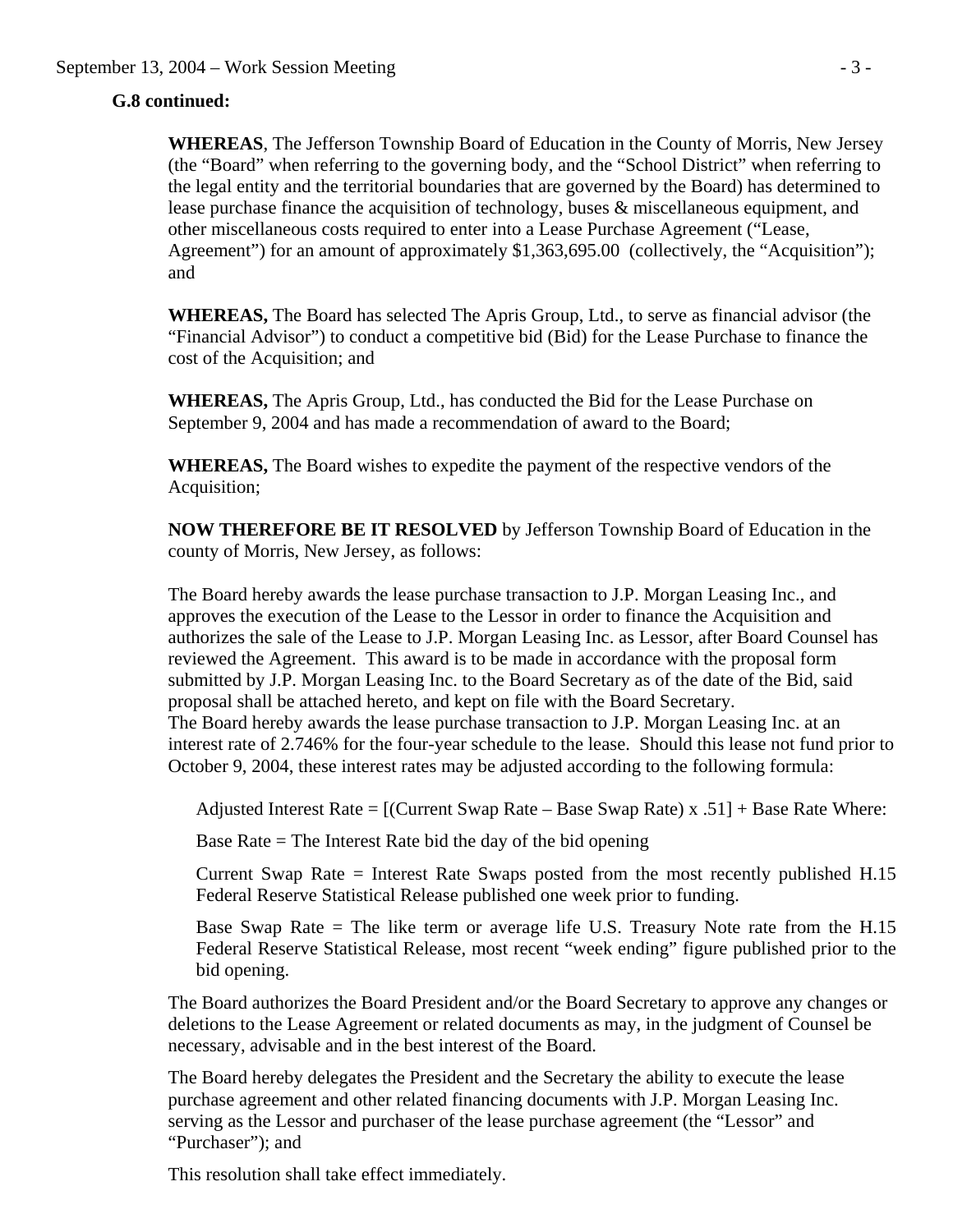## **H**. **PERSONNEL COMMITTEE**

Motion by \_\_\_\_\_\_\_\_\_\_, seconded by \_\_\_\_\_\_\_\_\_, to accept the recommendation of the Superintendent to approve and adopt motions H.1 through H.3, as described below:

 **H.1** Motion to appoint and submit to the County Superintendent applications for **emergent hiring** and the applicant's attestation that he/she has not been convicted of any disqualifying crime pursuant to the provisions of N.J.S.A. 18A:6-7.1 et. Seq., N.J.S.A. 18A:39-17 et. seq., or N.J.S.A. 18A:6-4.13 et. seq. for those employees listed below: (All appointments are contingent upon receipt of proper teaching certification and all salary placements are pending receipt of college transcripts verifying degree status and letter stating years of service in other districts, \* denotes mentoring required)

|                             | <b>Nature of</b>                         |                     |                |               |                  | <b>Date</b>      | <b>Date</b> |                                                                                            |
|-----------------------------|------------------------------------------|---------------------|----------------|---------------|------------------|------------------|-------------|--------------------------------------------------------------------------------------------|
| <b>Name</b>                 | <b>Action</b>                            | <b>Position</b>     | <b>Step</b>    | <b>Salary</b> | Loc.             | <b>Effective</b> | Termin.     | <b>Discussion</b>                                                                          |
| A: Administrators           |                                          |                     |                |               |                  |                  |             |                                                                                            |
| <b>None</b>                 |                                          |                     |                |               |                  |                  |             |                                                                                            |
|                             |                                          |                     |                |               |                  |                  |             |                                                                                            |
| <b>B: Instructional</b>     |                                          |                     |                |               |                  |                  |             |                                                                                            |
| <b>William Whitlock</b>     | Rescind                                  | ong-term Sub        |                |               | <b>JTMS</b>      |                  | 9/1/04      | <b>Accepted Fill Time Job</b><br>In another District                                       |
| Tatyana Tadenev             | Resignation                              | Grade 3             |                |               | Stan             | 8/30/04          | 8/30/04     |                                                                                            |
| <b>RL</b>                   | eave of Absence                          | Grade 3             |                |               | <b>WR</b>        | 9/20/04          | 12/10/04    | Family Leave Act                                                                           |
| <b>MG</b>                   | eave of Absence                          | Grade 4             |                |               | Stan             | 11/17/04         | 3/20/05     | Disability 11/17/04 -<br>12/24/04 using 18 sick<br>days Family Leave<br>12/25/04 - 3/20/05 |
| Kathleen Brown              | ong-term Sub                             | Grade 3             |                | \$195/diem    | WR               | 9/20/04          | 12/10/04    | Replacement/RL                                                                             |
| Elizabeth Mangold           | ong-term Sub                             | Grade 2             |                | \$195/diem    | Cozy             | 9/20/04          | 1/3/05      | Replacement/NF                                                                             |
| Vivian DeLosSantos          | Appoint                                  | Spanish             | 1              | \$39,000      | <b>JTMS</b>      | 9/1/04           | 6/30/05     |                                                                                            |
| Kurt Heller                 | Change of Assign.<br><b>From Teacher</b> | To Long-term<br>Sub |                | \$195/diem    | <b>JTMS</b>      | 9/1/04           |             | Sub until certified by<br>State Department                                                 |
| Denise Vandenberghe         | Appoint                                  | Grade 3             | $\mathbf{1}$   | \$39,000      | Stan             | 9/1/04           | 6/30/05     | Replacement                                                                                |
| <b>C: Non-Instructional</b> |                                          |                     |                |               |                  |                  |             |                                                                                            |
| John Kelly                  | Resignation                              | Custodian           |                |               | <b>JTHS</b>      |                  | 10/7/04     |                                                                                            |
| Roxanne Larena              | Resignation                              | <b>Bus Driver</b>   |                |               | Transp.          | 9/9/04           | 9/9/04      |                                                                                            |
| Joan M. Holleritter         | Retirement                               | Confidential Sec.   |                |               | Supt's Ofc       | 2/1/05           |             | Retiring after 30.5<br>vears in district                                                   |
| Joyce Beaudry               | Retirement                               | Cafeteria worker    |                |               | <b>JTHS</b>      | 1/1/05           |             | Retiring after 27.5<br>years in district                                                   |
| Donna Rosone                | Appoint                                  | P/T Nurse's Clerk   | $\mathbf{1}$   | \$11,432      | <b>JTMS/JTHS</b> | 9/17/04          | 6/30/05     | New position                                                                               |
| Donna M. Guarino            | Appoint                                  | P/T Secretary       | $\mathbf{1}$   | \$16,658      | Curr. Ofc.       | 9/20/04          | 6/30/05     | New position                                                                               |
| isa Dorph                   | Appoint                                  | <b>Hall Monitor</b> | 1              | \$15.69/hr    | <b>JTHS</b>      | 9/1/04           | 6/30/05     | New position                                                                               |
| inda Malloy                 | Appoint                                  | <b>Hall Monitor</b> | $\mathbf{1}$   | \$15.09/hr    | <b>JTHS</b>      | 9/1/04           | 6/30/05     | New position                                                                               |
| <b>Charles Robinson</b>     | Appoint                                  | <b>Hall Monitor</b> | 1              | \$15.09/hr    | <b>JTHS</b>      | 9/1/04           | 6/30/05     | New position                                                                               |
| Helen Remshifski            | Appoint                                  | <b>Hall Monitor</b> | $\mathbf{1}$   | \$15.69/hr    | <b>JTHS</b>      | 9/1/04           | 6/30/05     | New position                                                                               |
| Nancy Diamandas             | Appoint                                  | <b>Hall Monitor</b> | 1              | \$15.69/hr    | <b>JTHS</b>      | 9/1/04           | 6/30/05     | <b>New Position</b>                                                                        |
| <b>Edward Gatsch</b>        | Appoint                                  | <b>Hall Monitor</b> | 1              | \$15.09/hr    | <b>JTHS</b>      | 9/1/04           | 6/30/05     | <b>New Position</b>                                                                        |
| Carol Puleo                 | Appoint                                  | <b>Hall Monitor</b> | $\mathbf{1}$   | \$15.09/hr    | <b>JTHS</b>      | 9/1/04           | 6/30/05     | <b>New Position</b>                                                                        |
| June McNamara               | Appoint                                  | P/T Clerk           | $\mathbf{1}$   | \$5,879.16    | <b>ETB</b>       | 9/1/04           | 6/30/05     | New position                                                                               |
| June McNamara               | Appoint                                  | General Aide        | $\overline{c}$ | \$15.39/hr    | <b>ETB</b>       | 9/1/04           | 6/30/05     | 5 hrs per week                                                                             |
| Denise Lagomarsino          | Change of Assign.                        | To Media Aide       | 3              | \$15.69/hr    | Stan             | 9/1/04           | 6/30/05     | From general aide                                                                          |
| Donna Castelonia            | Appoint                                  | <b>Bus Aide</b>     | $\overline{2}$ | \$15.39/hr    | Transp.          | 9/1/04           | 6/30/05     | reappointment                                                                              |
| Connie Barile               | Salary Adj                               | <b>ESY Bus Aide</b> |                | \$300/year    | Transp.          | 8/2/04           | 8/27/04     | Increase of 1 hr per day                                                                   |
| Donna Castelonia            | Salary Adj                               | <b>ESY Bus Aide</b> |                | \$300/year    | Transp.          | 8/2/04           | 8/27/04     | Increase of 1 hr per day                                                                   |
| Fran McBride                | Appoint                                  | ong-term Sub        |                | \$6.78/hr     | Stan             | 9/20/04          | 12/30/04    | Replacement/Aide                                                                           |
| inda Rogalsky               | Appoint                                  | Long-term Sub       |                | \$6.97/hr     | Stan             | 9/20/04          | 12/30/04    | Replacement/Aide                                                                           |
| Roxanne Larena              | Rescind                                  | <b>Bus Driver</b>   | $\mathbf{1}$   | \$15.20/hr    | Transp.          | 9/1/04           | 6/30/05     | Resignation                                                                                |
| Sueann Ackerson             | Appoint                                  | <b>Bus Driver</b>   | $\mathbf{1}$   | \$15.20/hr    | Transp.          | 9/1/04           | 6/30/05     | Replacement                                                                                |
| Placeholder                 | Appoint                                  | <b>Bus Driver</b>   |                |               |                  |                  |             |                                                                                            |
| D: Substitutes/Other        |                                          |                     |                |               |                  |                  |             |                                                                                            |
| <b>Dolores Bennett</b>      | Appoint                                  | Sub Teacher         |                | \$80/diem     |                  | 9/1/04           | 6/30/05     | <b>New Substitute</b>                                                                      |
| <b>Evelyn Montague</b>      | Appoint                                  | Sub Teacher         |                | \$80/diem     |                  | 9/1/04           | 6/30/05     | <b>New Substitute</b>                                                                      |

 $\blacksquare$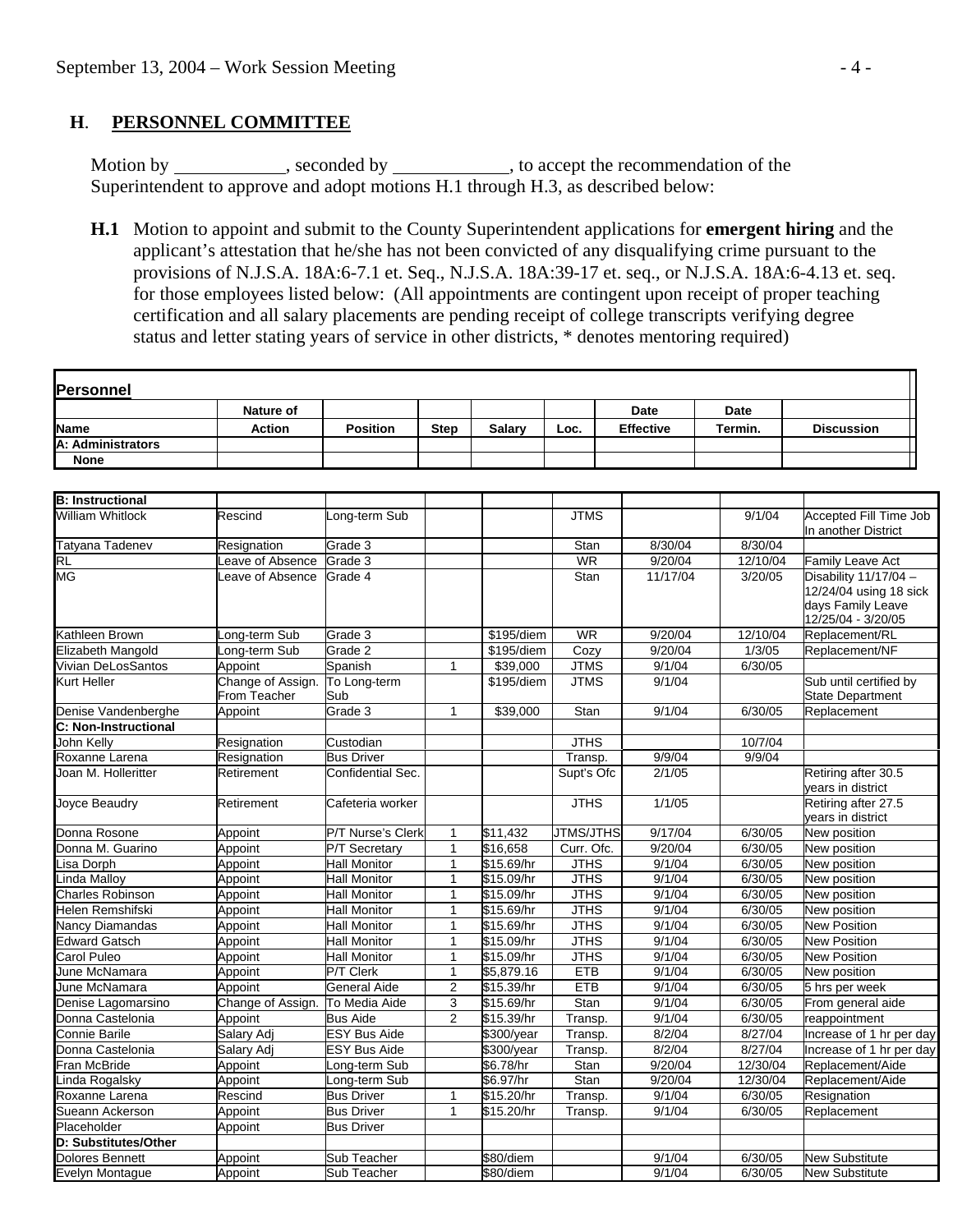| D: Substitutes/Other (continued) |               |                                      |                                                                                                 |                       |         |                              |
|----------------------------------|---------------|--------------------------------------|-------------------------------------------------------------------------------------------------|-----------------------|---------|------------------------------|
| Robin Roodenburg                 | Appoint       | <b>Sub Clerical</b>                  | \$7.50/hr                                                                                       | 9/1/04                | 6/30/05 | <b>New Substitute</b>        |
| Robin Roodenburg                 | Appoint       | Sub Gen Aide                         | \$6.78/hr                                                                                       | 9/1/04                | 6/30/05 | <b>New Substitute</b>        |
| Robin Roodenburg                 | Appoint       | Sub Class Aide                       | \$6.97/hr                                                                                       | 9/1/04                | 6/30/05 | <b>New Substitute</b>        |
| Maria Gross                      | Reappointment | Sub Teacher                          | \$80/diem                                                                                       | 9/1/04                | 6/30/05 |                              |
| Debra Kalish                     | Reappointment | Sub Teacher                          | \$80/diem                                                                                       | 9/1/04                | 6/30/05 |                              |
| Joanne Kerns                     | Reappointment | Sub Teacher                          | \$80/diem                                                                                       | 9/1/04                | 6/30/05 |                              |
| Denis Salvatore                  | Reappointment | Sub Teacher                          | \$80/diem                                                                                       | 9/1/04                | 6/30/05 |                              |
| Patricia Youngworth              | Reappointment | Sub Teacher                          | \$80/diem                                                                                       | 9/1/04                | 6/30/05 |                              |
| Debra Brian                      | Reappointment | Sub Gen Aide                         | \$6.78/hr                                                                                       | 9/1/04                | 6/30/05 |                              |
| Barbara Duym                     | Reappointment | Sub Gen Aide                         | \$6.78/hr                                                                                       | 9/1/04                | 6/30/05 |                              |
| <b>Barbara Duvm</b>              | Reappointment | Sub Class Aide                       | \$6.97/hr                                                                                       | 9/1/04                | 6/30/05 |                              |
| Michele Hausmann                 | Reappointment | Sub Gen Aide                         | \$6.78/hr                                                                                       | 9/1/04                | 6/30/05 |                              |
| Michele Hausmann                 | Reappointment | Sub Class Aide                       | \$6.97/hr                                                                                       | 9/1/04                | 6/30/05 |                              |
| Helen Ricadela                   | Reappointment | Sub Class Aide                       | \$6.97/hr                                                                                       | 9/1/04                | 6/30/05 |                              |
|                                  |               |                                      | E. Extra Duty Pay - All salaries subject to adjustment upon final ratification of JTEA Contract |                       |         |                              |
|                                  |               |                                      |                                                                                                 |                       |         |                              |
| Sharon Noel and                  | Appoint       | <b>Sr Class Advisor</b>              | $\sqrt{$2,111.27}$                                                                              | 2004/05               |         | Salary to be split           |
| Patty Austin                     |               |                                      |                                                                                                 |                       |         |                              |
| Anthony Szwartz and              | Appoint       | Jr Class Advisor                     | \$1,409.62                                                                                      | 2004/05               |         | Salary to be split           |
| TBA                              |               |                                      |                                                                                                 |                       |         |                              |
| Roseann Krygier and              | Appoint       | Soph Class Adv.                      | \$966.82                                                                                        | 2004/05               |         | Salary to be split           |
| Gino Rose                        |               |                                      |                                                                                                 |                       |         |                              |
| Patricia Vandigriff and          | Appoint       | Fresh Class Adv                      | \$966.82                                                                                        | 2004/05               |         | Salary to be split           |
| Jennifer Cimaglia                |               |                                      |                                                                                                 |                       |         |                              |
| <b>Sharon Garry</b>              | Appoint       | <b>Fall Drama</b>                    | \$1.584.71                                                                                      | <b>Fall 2004</b>      |         | Fall production              |
| James Wynne                      | Appoint       | Spring Drama                         | \$1,584.71                                                                                      | Spring 2005           |         | Spring production            |
| James Wynne                      | Appoint       | <b>Director</b>                      | $\sqrt{2,004.69}$                                                                               | <b>Spring Musical</b> |         |                              |
| Peter Tummillo                   | Appoint       | <b>Instrumental</b>                  | \$601.41                                                                                        | <b>Spring Musical</b> |         |                              |
| James Wynne                      | Appoint       | Vocal                                | \$1,504.78                                                                                      | Spring Musical        |         |                              |
| James Wynne                      | Appoint       | Pub/Tickets                          | \$200.47                                                                                        | <b>Spring Musical</b> |         |                              |
| James Wynne                      | Appoint       | Props                                | \$364.14                                                                                        | <b>Spring Musical</b> |         |                              |
| Sue Miliano and                  | Appoint       | National Honor                       | \$1,233.26                                                                                      | 2004/05               |         | Salary to be split           |
| <b>Bertha Todd</b>               |               | Society                              |                                                                                                 |                       |         |                              |
| Patricia Vandigriff              | Appoint       | Forensics                            | \$2,111.27                                                                                      | 2004/05               |         |                              |
| <b>Richard Slayton</b>           | Appoint       | Newspaper                            | \$2,111.27                                                                                      | 2004/05               |         |                              |
| <b>Mark Schwarz</b>              | Appoint       | Yearbook                             | \$2,817.97                                                                                      |                       |         |                              |
| <b>Brian Palumbo</b>             | Appoint       | Yearbook<br><b>Financial Advisor</b> | \$1,758.71                                                                                      | 2004/05               |         |                              |
| Marci Austin                     | Appoint       | <b>Student Council</b>               | \$2,469.05                                                                                      | 2004/05               |         |                              |
| isa Hopper                       | Appoint       | Science League                       | \$951.60                                                                                        | 2004/05               |         | <b>Biology</b>               |
| Howard Pollison                  | Appoint       | Science League                       | \$951.60                                                                                        | 2004/05               |         | Chemistry                    |
| Joe Guziewicz                    | Appoint       | Science League                       | \$951.60                                                                                        | 2004/05               |         | Physics                      |
| Roseann Krygier                  | Appoint       | Science League                       | \$951.60                                                                                        | 2005/05               |         | <b>Earth Science</b>         |
| Peter Tummillo                   | Appoint       | Academic                             | \$2,163.28                                                                                      | 2004/05               |         |                              |
|                                  |               | Decathlon Adv.                       |                                                                                                 |                       |         |                              |
| Lynda Mihlenhoff                 | Appoint       | Decathlon Tutor                      | \$206.82                                                                                        | 2004/05               |         | Math                         |
| <b>Bertha Todd</b>               | Appoint       | Decathlon Tutor                      | \$206.82                                                                                        | 2004/05               |         |                              |
| Peter Tummillo                   | Appoint       | Decathlon Tutor                      | \$206.82                                                                                        | 2004/05               |         | Economics                    |
| Peter Tummillo                   | Appoint       | Decathlon Tutor                      | \$206.82                                                                                        | 2004/05               |         | Music/Art                    |
| Virginia Jones                   | Appoint       | Decathlon Tutor                      | \$206.82                                                                                        | 2004/05               |         | Interview                    |
| Patricia Vandigriff              | Appoint       | Decathlon Tutor                      | \$206.82                                                                                        | 2004/05               |         | Debate                       |
| Lisa Hopper and                  | Appoint       | Academic Bowl                        | \$1,542.84                                                                                      | 2004/05               |         | Salary to be split           |
| Marci Austin                     |               |                                      |                                                                                                 |                       |         |                              |
| Peter Glusiec                    | Appoint       | Math League                          | \$951.60                                                                                        | 2004/05               |         |                              |
| Peter Tummillo                   | Appoint       | Marching Band                        | \$3,878.69                                                                                      | 2004/05               |         | Director                     |
| <b>Ray Troxell</b>               | Appoint       | Marching Band                        | \$2,817.97                                                                                      | 2004/05               |         | <b>Assistant Director</b>    |
| <b>Richard Barrieres</b>         | Appoint       | Marching Band                        | \$2,817.97                                                                                      | 2004/05               |         | Drill/Guard Instructor       |
| Justin Kulick                    | Appoint       | Marching Band                        | \$800.60                                                                                        | 2004/05               |         | <b>Percussion Instructor</b> |
| Peter Tummillo                   | Appoint       | Summer Band                          | \$1,093.70                                                                                      | 2004                  |         | Camp Director                |
|                                  |               |                                      |                                                                                                 |                       |         |                              |
| Ray Troxell                      | Appoint       | Summer Band                          | \$910.99                                                                                        | 2004                  |         | <b>Asst Camp Director</b>    |
| <b>Richard Barrieres</b>         | Appoint       | Summer Band                          | \$800.60                                                                                        | 2004                  |         | Drill/guard Instructor       |
| Justin Kulick                    | Appoint       | Summer Band                          | \$728.29                                                                                        | 2004                  |         | Percussion Instructor        |
| John Cinotti                     | Appoint       | Varsity                              | \$1,584.71                                                                                      | 2004/05               |         |                              |
|                                  |               | Letterman's Club                     |                                                                                                 |                       |         |                              |
| Jodie Ciaraffo and               | Appoint       | <b>PDP Advisors</b>                  | \$305.77 ea                                                                                     | 2004/05               |         |                              |
| Joanne Martino                   |               |                                      |                                                                                                 |                       |         |                              |
| James Wynne                      | Appoint       | Madrigal                             | $\overline{\$1,157.13}$                                                                         | 2004/05               |         | Director                     |
| James Wynne                      | Appoint       | Madrigal                             | \$767.62                                                                                        | 2004/05               |         | Vocal Director               |
| James Wynne                      | Appoint       | Vocal Ensemble                       | \$1,148.25                                                                                      | 2004/05               |         |                              |
| James Wynne                      | Appoint       | Select Choir                         | \$1,157.13                                                                                      | 2004/05               |         |                              |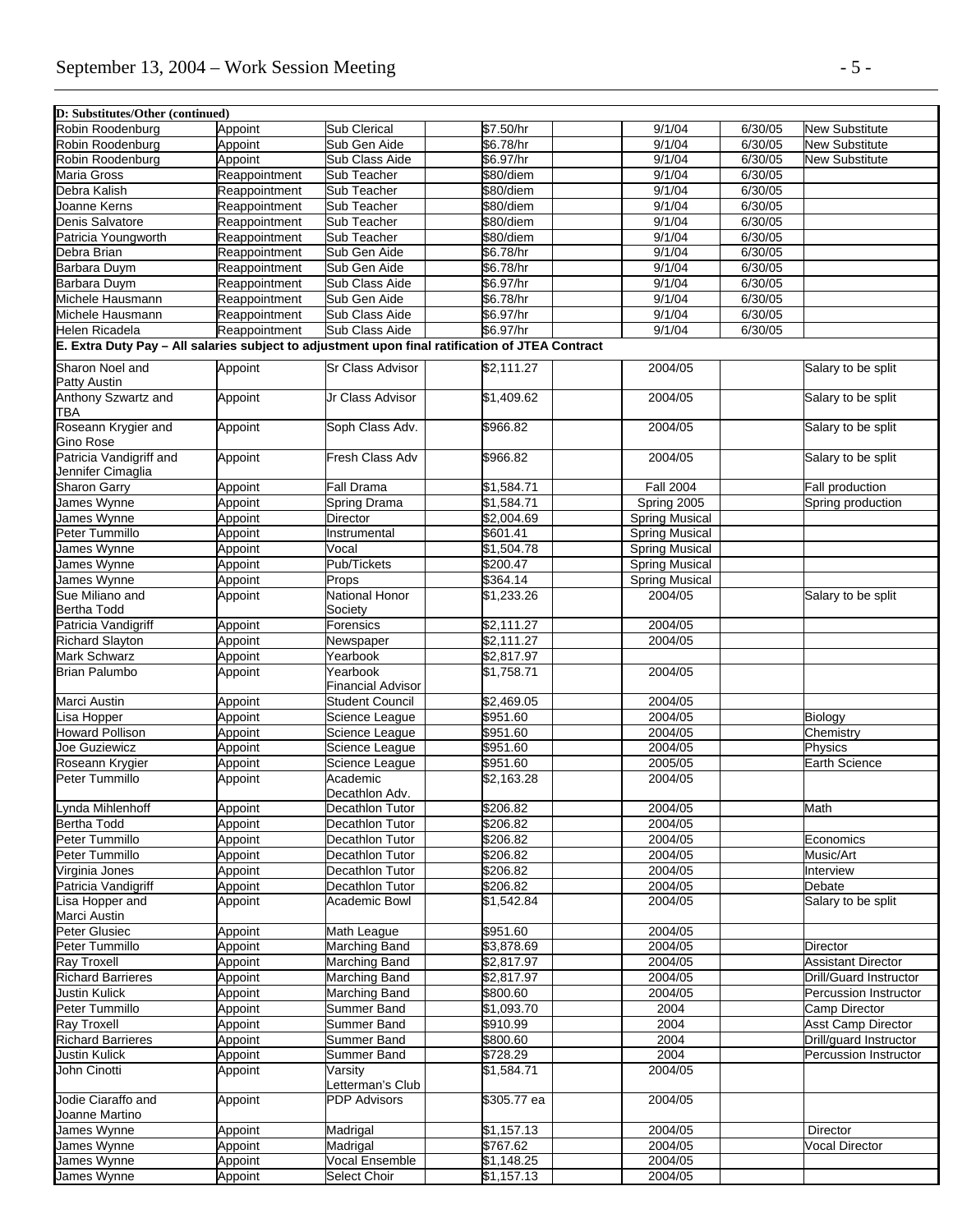| E. Extra Duty Pay (continued) - All salaries subject to adjustment upon final ratification of JTEA Contract |         |                         |            |             |                         |  |  |
|-------------------------------------------------------------------------------------------------------------|---------|-------------------------|------------|-------------|-------------------------|--|--|
| Peter Tummillo                                                                                              | Appoint | Jazz Band               | \$285.71   | 2004/05     |                         |  |  |
| James Wvnne                                                                                                 | Appoint | Showcase                | \$218.23   | 2004/05     | <b>Broadway Cabaret</b> |  |  |
| Peter Tummillo                                                                                              | Appoint | Showcase                | \$218.23   | 2004/05     | Talent Expo             |  |  |
| Scott Sisco and<br>Brian Palumbo                                                                            | Appoint | <b>FBLA</b>             | \$1,542.84 | 2004/05     | Salary to be split      |  |  |
| George Lewanda                                                                                              | Appoint | <b>DECA</b>             | \$1,542.84 | 2004/05     |                         |  |  |
| <b>Anthony Szwartz</b>                                                                                      | Appoint | <b>Mock Trial</b>       | \$1,542.84 | 2004/05     |                         |  |  |
| Renee Simler                                                                                                | Appoint | <b>Art Club</b>         | \$305.77   | 2004/05     |                         |  |  |
| <b>Frank Garza</b>                                                                                          | Appoint | Honor Society           | \$305.77   | 2004/05     | Foreign Lang. Spanish   |  |  |
| <b>Eleanor Urciuoli</b>                                                                                     | Appoint | <b>Honor Society</b>    | \$305.77   | 2004/05     | Foreign Lang French     |  |  |
| Karen Lerch                                                                                                 | Appoint | <b>Honor Society</b>    | \$305.77   | 2004/05     | Foreign Lang German     |  |  |
| Bertha Todd                                                                                                 | Appoint | <b>Public Relations</b> | \$770.15   | 2004/05     |                         |  |  |
| Lynne Cilli                                                                                                 | Appoint | <b>JTHS Club</b>        | \$305.77   | 2004/05     | Each One Reach One      |  |  |
| Nancy Boyle                                                                                                 | Appoint | <b>JTHS Club</b>        | \$951.60   | 2004/05     | Live Poet's Society     |  |  |
| Lisa Hopper                                                                                                 | Appoint | Science Day             | \$448.48   | 2004/05     |                         |  |  |
| Joe Guziewicz                                                                                               | Appoint | Science Day             | \$448.48   | 2004/05     |                         |  |  |
| Jeanne O'Neill                                                                                              | Appoint | Science Day             | \$448.48   | 2004/05     |                         |  |  |
| <b>Beth Dailey</b>                                                                                          | Approve | Legal Case Hrs          | \$35/hr    | Summer 2004 | 27.5 hrs                |  |  |
| Maureen Fahrer                                                                                              | Approve | Legal Case Hrs          | \$35/hr    | Summer 2004 | 3 hrs                   |  |  |
| Catherine Hugh                                                                                              | Approve | Legal Case Hrs          | \$35/hr    | Summer 2004 | 14 hrs                  |  |  |
| Virginia Latham                                                                                             | Approve | Legal Case Hrs          | \$35/hr    | Summer 2004 | 6 hrs                   |  |  |
| Theresa Pawlicki                                                                                            | Approve | Legal Case Hrs          | \$35/hr    | Summer 2004 | 18 hrs                  |  |  |
| Suzanne Rodgers                                                                                             | Approve | Legal Case Hrs          | \$35/hr    | Summer 2004 | 15 hrs                  |  |  |
| <b>Athletic Coaches:</b>                                                                                    |         |                         |            |             |                         |  |  |
| <b>None</b>                                                                                                 |         |                         |            |             |                         |  |  |

 **H.2** Motion to approve the following job descriptions *(Copies available for review)*:

 Part Time Nursing Clerk Network Administrator

**H.3** Motion to designate the source of funding for the following individuals as funded from the FY2005 respective Grants:

#### **Title I Grant**

| <b>Name</b>            | <b>Location Position</b>                                                    | <b>Salary</b> |          | <b>Grant Share FICA/TPAF Benefits</b> |                     |
|------------------------|-----------------------------------------------------------------------------|---------------|----------|---------------------------------------|---------------------|
| Nancy Rhinesmith       | <b>MS</b><br><b>BSI</b>                                                     | \$67,500      | \$42,259 | \$6,339                               | \$1,119             |
| Linda Bonora           | <b>BSI</b><br><b>Briggs</b>                                                 | \$45,246      | \$21,129 | \$3,169                               | \$<br>560           |
| Linda Bonora           | <b>BSI</b><br>Drummond                                                      | \$45,246      | \$5,283  | \$792                                 | 140<br><sup>S</sup> |
| Dorothy Sabarese       | White Rock BSI                                                              | \$60,580      | \$24,299 | \$3,645                               | S.<br>643           |
| <b>Title I Total</b>   | \$109,377                                                                   |               |          |                                       |                     |
| <b>Title IIA Grant</b> |                                                                             |               |          |                                       |                     |
| <b>Name</b>            | <b>Location Position</b>                                                    | <b>Salary</b> |          | <b>Grant Share FICA/TPAF Benefits</b> |                     |
| Karen Olsen            | Gr. 1<br><b>Briggs</b>                                                      | \$44,297      | \$44,297 | \$6,645                               | \$13,558            |
| <b>Title IIA Total</b> | \$66,842 (includes \$2,342 for workshops/prof development not listed above) |               |          |                                       |                     |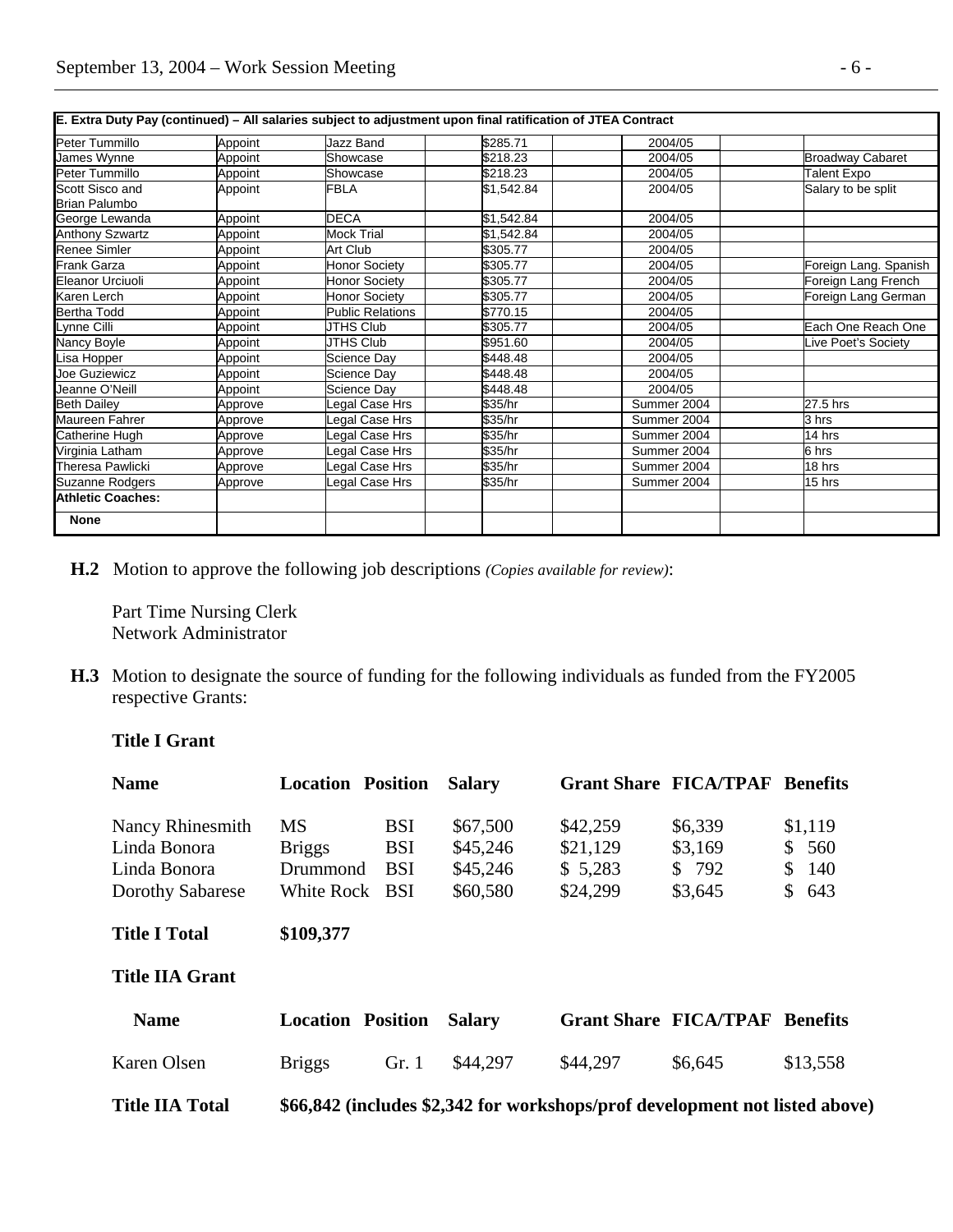# **I**. **EDUCATION COMMITTEE**

Motion by \_\_\_\_\_\_\_\_\_\_\_, seconded by \_\_\_\_\_\_\_\_\_\_\_, to accept the recommendation of the Superintendent to approve and adopt motions I.1 and I.2, as described below:

| <b>Student</b> | <b>School</b>              | <b>Tuition</b>  | <b>Dates</b>       |
|----------------|----------------------------|-----------------|--------------------|
| $F/15-0$       | Hunterdon Learning Center  | \$178.50/diem   | $9/7/04 - 6-30-05$ |
| $M/19-6$       | Phoenix Center             | \$230/diem      | $9/9/04 - 6-30-05$ |
| $M/14-9$       | <b>Willow Glen Academy</b> |                 | $7/8/04 - 6/30/05$ |
|                |                            | \$74/hr Therapy |                    |
| $F/17-4$       | Horizon School             | \$235.30/diem   | $7/1/04 - 6/30/05$ |
| $M/11-5$       | Park Lake School           | \$49,995/year   | $9/1/04 - 6/30/05$ |
| $M/7-8$        | Park Lake School           | \$49,995/year   | $9/1/04 - 6/30/05$ |
| $M/17-1$       | <b>Regional Day School</b> | \$48,795/yr     | $9/1/04 - 6/30/05$ |
| $F/19-11$      | <b>Regional Day School</b> | \$48,795/yr     | $9/1/04 - 6/30/05$ |

**I.1** Motion to approve placement of student out of district as indicated below:

 **I.2** Motion to approve the Update to the **Uniform State Memorandum of Agreement** between Educational and Law Enforcement Officials. *(Copy available for review)* 

## **J. BUILDING NEEDS COMMITTEE**

Motion by seconded by seconded by seconded by seconded by seconded by seconded by seconded by seconded by seconded by seconded by seconded by seconded by seconded by seconded by seconded by seconded by seconded by seconded Superintendent to approve and adopt motions J.1 through J.4, as described below:

**J.1** Motion to approve the following **change orders** for the HS/MS construction project:

| Contract #<br>Base Bid and<br>Alt's GC1, 2, 3,<br>4, 5, 6 & 8 | Change Order #<br>24 | Contractor<br><b>TAK Construction</b> | Amount | \$8,783.00 New VCT for existing<br>cafeteria installing a<br>patterned floor               |
|---------------------------------------------------------------|----------------------|---------------------------------------|--------|--------------------------------------------------------------------------------------------|
| Base Bid and<br>Alt's GC1, 2, 3,<br>$4, 5, 6 \& 8$            | 25                   | <b>TAK Construction</b>               |        | \$5,774.00 Excavate rock near storm<br>trench                                              |
| Base Bid and<br>Alt's GC1, 2, 3,<br>4, 5, 6 & 8               | 26                   | <b>TAK Construction</b>               |        | \$6,778.10 Re-route storm drain at<br>block (music wing), add<br>overflow drain            |
| Base Bid and<br>Alt's GC1, 2, 3,<br>$4, 5, 6 \& 8$            | 27                   | <b>TAK Construction</b>               |        | \$5,546.00 Add combination locks to<br>the corridor lockers                                |
| Base Bid and<br>Alt's GC1, 2, 3,<br>4, 5, 6 & 8               | 28                   | <b>TAK Construction</b>               |        | \$23,298.00 Demolition/installation<br>of new ACB ceilings in<br>corridors of blocks C & E |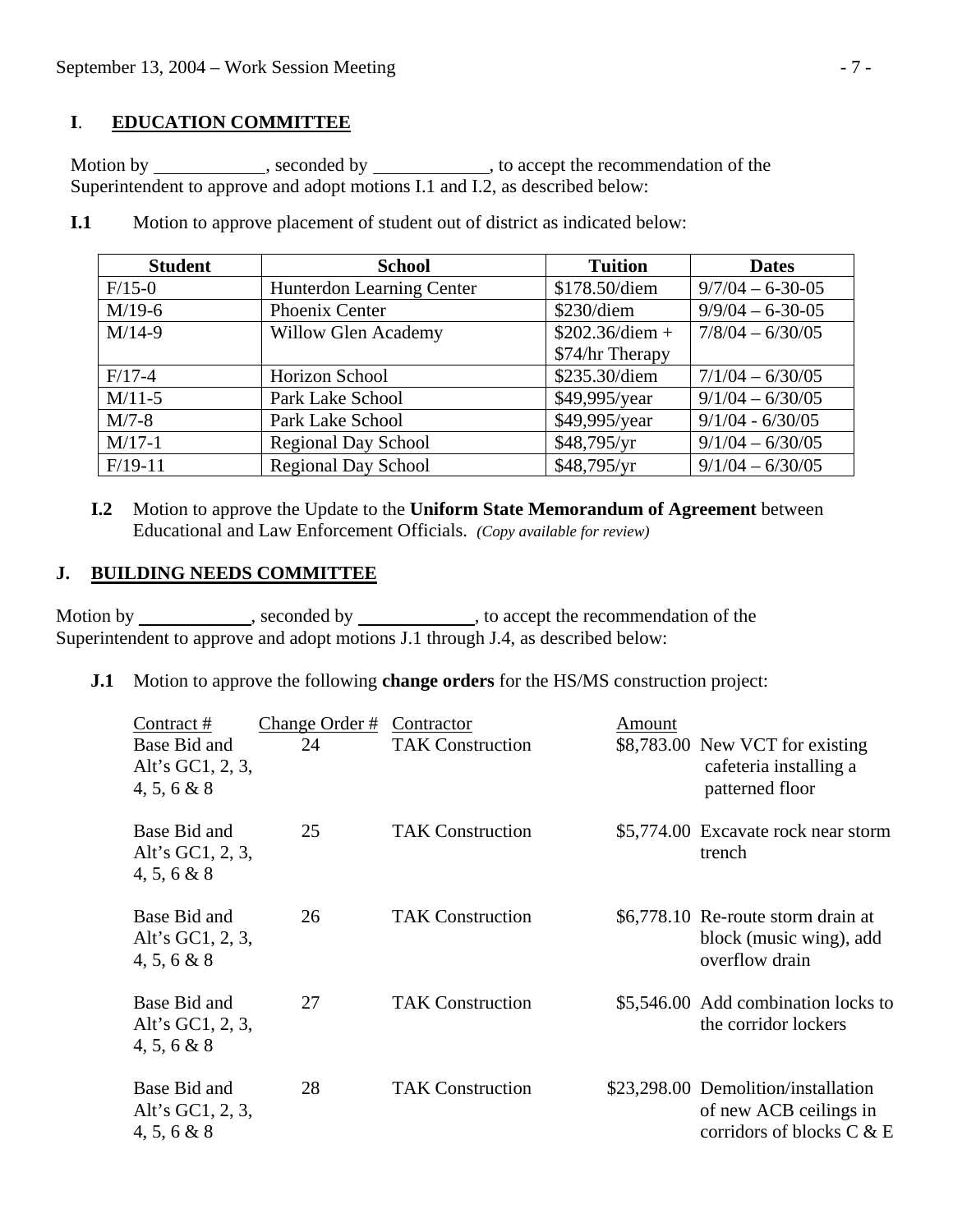**J.1** continued:

| Contract#<br>Base Bid and<br>Alt's GC1, 2, 3,<br>4, 5, 6 & 8 | Change Order $#$<br>29 | Contractor<br><b>TAK Construction</b> | Amount   | $$6,204.45$ Supply & install new<br>door frame for door<br>F117b due to field<br>condition                               |
|--------------------------------------------------------------|------------------------|---------------------------------------|----------|--------------------------------------------------------------------------------------------------------------------------|
| <b>Base Bid</b>                                              | 12                     | A. Pflugh                             |          | \$3,551.91 Relocate exhaust fan and<br>ductwork at the MS<br>elevator                                                    |
| <b>Base Bid</b>                                              | 13                     | A. Pflugh                             |          | $$3,313.00$ Furnish & install wood<br>blocking under roof<br>curbs                                                       |
| <b>Base Bid</b>                                              | 14                     | A. Pflugh                             | \$899.00 | Revise/correct unit<br>ventilator openings                                                                               |
| <b>Base Bid</b>                                              | 15                     | A. Pflugh                             |          | \$11,000.00 Reconnect existing<br>heating units in<br>corridors/lobby<br>areas                                           |
| <b>Base Bid</b>                                              | 5                      | Sparta Steel Corp.                    |          | \$4,784.00 Provide and install<br>additional roof frames<br>to accommodate new<br>roof penetrations in<br>existing roofs |
| E1                                                           | 10                     | <b>Brittashan Enterprises</b>         |          | \$24,671.00 New corridor lighting<br>for blocks C & E                                                                    |

**J.2** Motion to approve the following **change orders** for the Stanlick/WR construction project:

| Contract#<br>5B | Change Order #<br>12 | Contractor<br>P.J. Smith Electric                              | Amount | \$1,151.15 Change circuit breakers<br>for roof top unit RTU-2<br>$& 6$ , and provide 3 gfi<br>receptacles on roof |
|-----------------|----------------------|----------------------------------------------------------------|--------|-------------------------------------------------------------------------------------------------------------------|
| 1A              | 5                    | Rochelle Contracting Co., Inc. \$14,416.00 Additional parking  |        | spaces                                                                                                            |
| 1А              | 6                    | Rochelle Contracting Co., Inc. \$27,600.00 Re-topping existing |        | parking lot                                                                                                       |
| 1А              |                      | Rochelle Contracting Co., Inc. \$2,800.00 Additional curbing   |        |                                                                                                                   |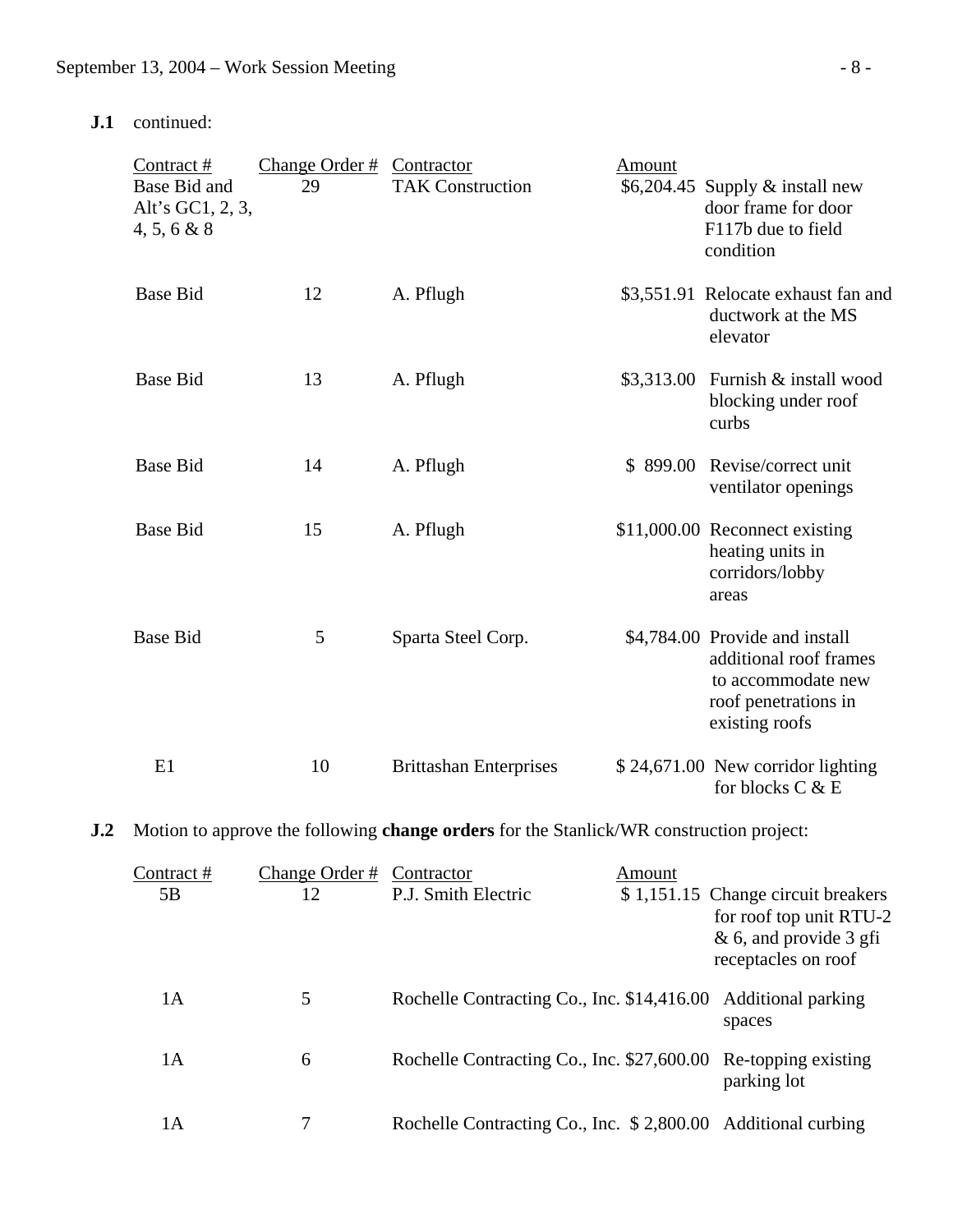- **J.3** Motion to authorize Finelli Consulting Engineers, Inc. to proceed with design work for the drainage system necessary to solve the runoff of water from the cul-de-sac at the top of the hill behind Stanlick School, in an amount not to exceed \$3,000.
- **J.4** Motion to approve the appointment of **Hatch Mott MacDonald** for construction engineering services during the construction of the Cozy Lake School Pumping Station and Force Main, at a cost of \$49,800.

# **K. AUXILIARY COMMITTEE**

Motion by , seconded by , to accept the recommendation of the Superintendent to approve and adopt motion K.1, as described below:

- **K.1** Motion to approve the disposal of **obsolete equipment,** in accordance with Policy #7300, Disposition of Property, as listed below:
	- Serial # Equipment

| 04829580 | Copy machine – Kodak Ektaprint 90E |
|----------|------------------------------------|
| 02183101 | Copy machine – Kodak Ektaprint 225 |

# **L. NEGOTIATIONS COMMITTEE**

Motion by \_\_\_\_\_\_\_\_\_\_\_, seconded by \_\_\_\_\_\_\_\_\_\_, to accept the recommendation of the Superintendent to approve and adopt motion L.1, as described below:

 **L.1** Motion to accept the recommendation of the Superintendent to approve the Memorandum of Agreement dated September 1, 2004 between the Jefferson Township Board of Education and the Jefferson Township Administrator Education Association for the period of July 1, 2004 to June 30, 2007.

# **M. COMMITTEE REPORTS**

# **N. CORRESPONDENCE**

- **O. OLD BUSINESS**
- **P. NEW BUSINESS**
- **Q. COMMENTS FROM THE AUDIENCE**
- **R. BOARD MEMBER COMMENTS**
- **S. ADJOURN**